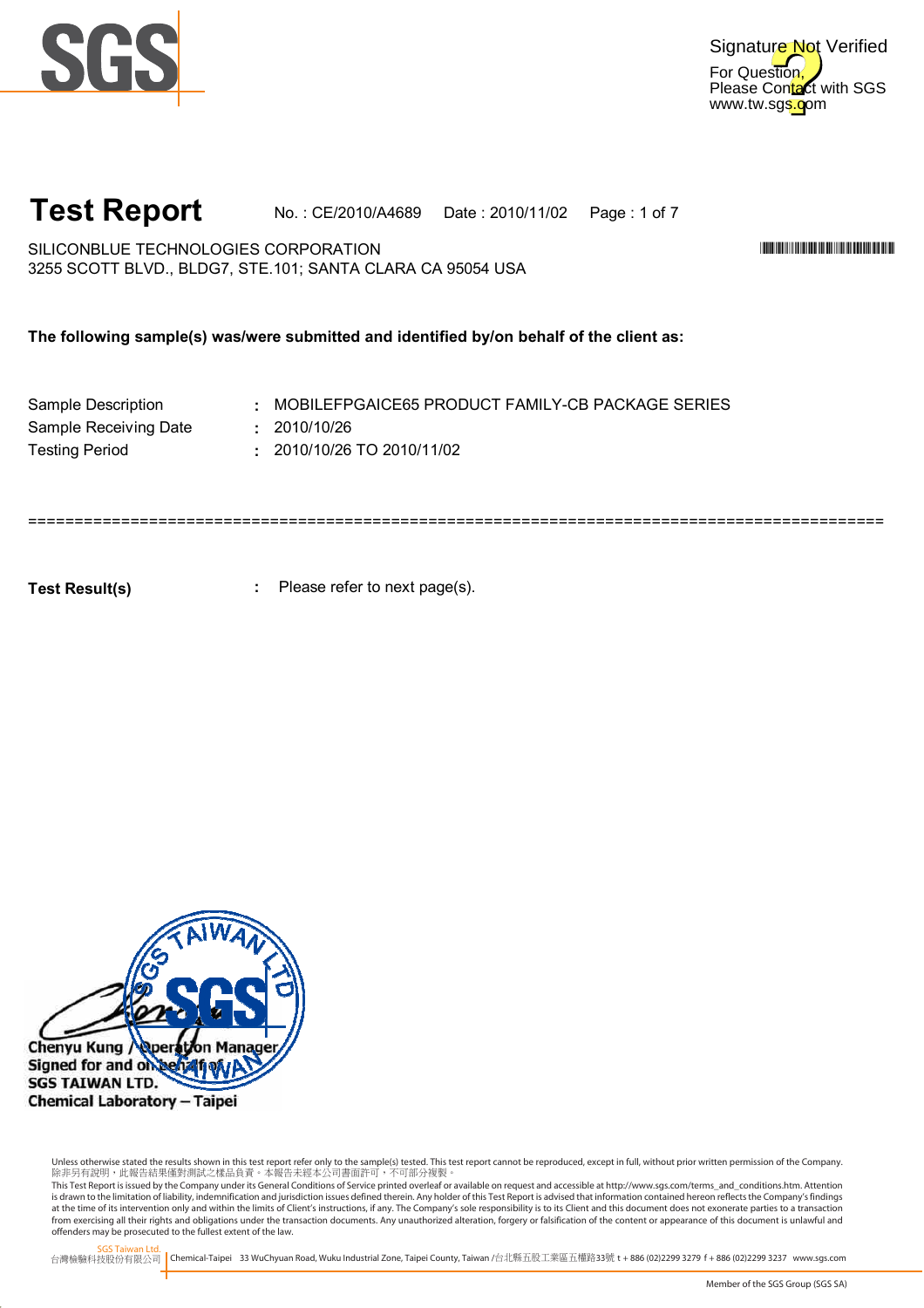

**Test Report** No. : CE/2010/A4689 Date : 2010/11/02 Page : 2 of 7

SILICONBLUE TECHNOLOGIES CORPORATION \*CE/2010/A4689\* 3255 SCOTT BLVD., BLDG7, STE.101; SANTA CLARA CA 95054 USA

## **Test Result(s)**

PART NAME No.1

: MOBILEFPGAICE65 PRODUCT FAMILY-CB PACKAGE SERIES

| Test Item (s):                                       | <b>Unit</b> | <b>Method</b>                                                  | <b>MDL</b>     | <b>Result</b> |
|------------------------------------------------------|-------------|----------------------------------------------------------------|----------------|---------------|
|                                                      |             |                                                                |                | <b>No.1</b>   |
| Cadmium (Cd)                                         | mg/kg       | With reference to IEC 62321: 2008 and<br>performed by ICP-AES. | 2              | n.d.          |
| Lead (Pb)                                            | mg/kg       | With reference to IEC 62321: 2008 and<br>performed by ICP-AES. | $\overline{2}$ | 15            |
| Mercury (Hg)                                         | mg/kg       | With reference to IEC 62321: 2008 and<br>performed by ICP-AES. | $\overline{2}$ | n.d.          |
| Hexavalent Chromium Cr(VI) by<br>alkaline extraction | mg/kg       | With reference to IEC 62321: 2008 and<br>performed by UV-VIS.  | $\overline{2}$ | n.d.          |
| <b>Sum of PBBs</b>                                   |             |                                                                |                | n.d.          |
| Monobromobiphenyl                                    |             |                                                                | 5              | n.d.          |
| Dibromobiphenyl                                      |             |                                                                | $\overline{5}$ | n.d.          |
| Tribromobiphenyl                                     |             |                                                                | 5              | n.d.          |
| Tetrabromobiphenyl                                   |             |                                                                | 5              | n.d.          |
| Pentabromobiphenyl                                   |             |                                                                | 5              | n.d.          |
| Hexabromobiphenyl                                    |             |                                                                | $\overline{5}$ | n.d.          |
| Heptabromobiphenyl                                   |             |                                                                | 5              | n.d.          |
| Octabromobiphenyl                                    |             |                                                                | 5              | n.d.          |
| Nonabromobiphenyl                                    |             |                                                                | 5              | n.d.          |
| Decabromobiphenyl                                    |             | With reference to IEC 62321: 2008 and                          | 5              | n.d.          |
| <b>Sum of PBDEs</b>                                  | mg/kg       | performed by GC/MS.                                            |                | n.d.          |
| Monobromodiphenyl ether                              |             |                                                                | 5              | n.d.          |
| Dibromodiphenyl ether                                |             |                                                                | 5              | n.d.          |
| Tribromodiphenyl ether                               |             |                                                                | 5              | n.d.          |
| Tetrabromodiphenyl ether                             |             |                                                                | 5              | n.d.          |
| Pentabromodiphenyl ether                             |             |                                                                | 5              | n.d.          |
| Hexabromodiphenyl ether                              |             |                                                                | $\overline{5}$ | n.d.          |
| Heptabromodiphenyl ether                             |             |                                                                | 5              | n.d.          |
| Octabromodiphenyl ether                              |             |                                                                | 5              | n.d.          |
| Nonabromodiphenyl ether                              |             |                                                                | 5              | n.d.          |
| Decabromodiphenyl ether                              |             |                                                                | $\overline{5}$ | n.d.          |

Unless otherwise stated the results shown in this test report refer only to the sample(s) tested. This test report cannot be reproduced, except in full, without prior written permission of the Company.<br>除非另有說明,此報告結果僅對測試之樣品

This Test Report is issued by the Company under its General Conditions of Service printed overleaf or available on request and accessible at http://www.sgs.com/terms\_and\_conditions.htm. Attention is drawn to the limitation of liability, indemnification and jurisdiction issues defined therein. Any holder of this Test Report is advised that information contained hereon reflects the Company's findings<br>at the time of i from exercising all their rights and obligations under the transaction documents. Any unauthorized alteration, forgery or falsification of the content or appearance of this document is unlawful and offenders may be prosecuted to the fullest extent of the law.

SGS Taiwan Ltd.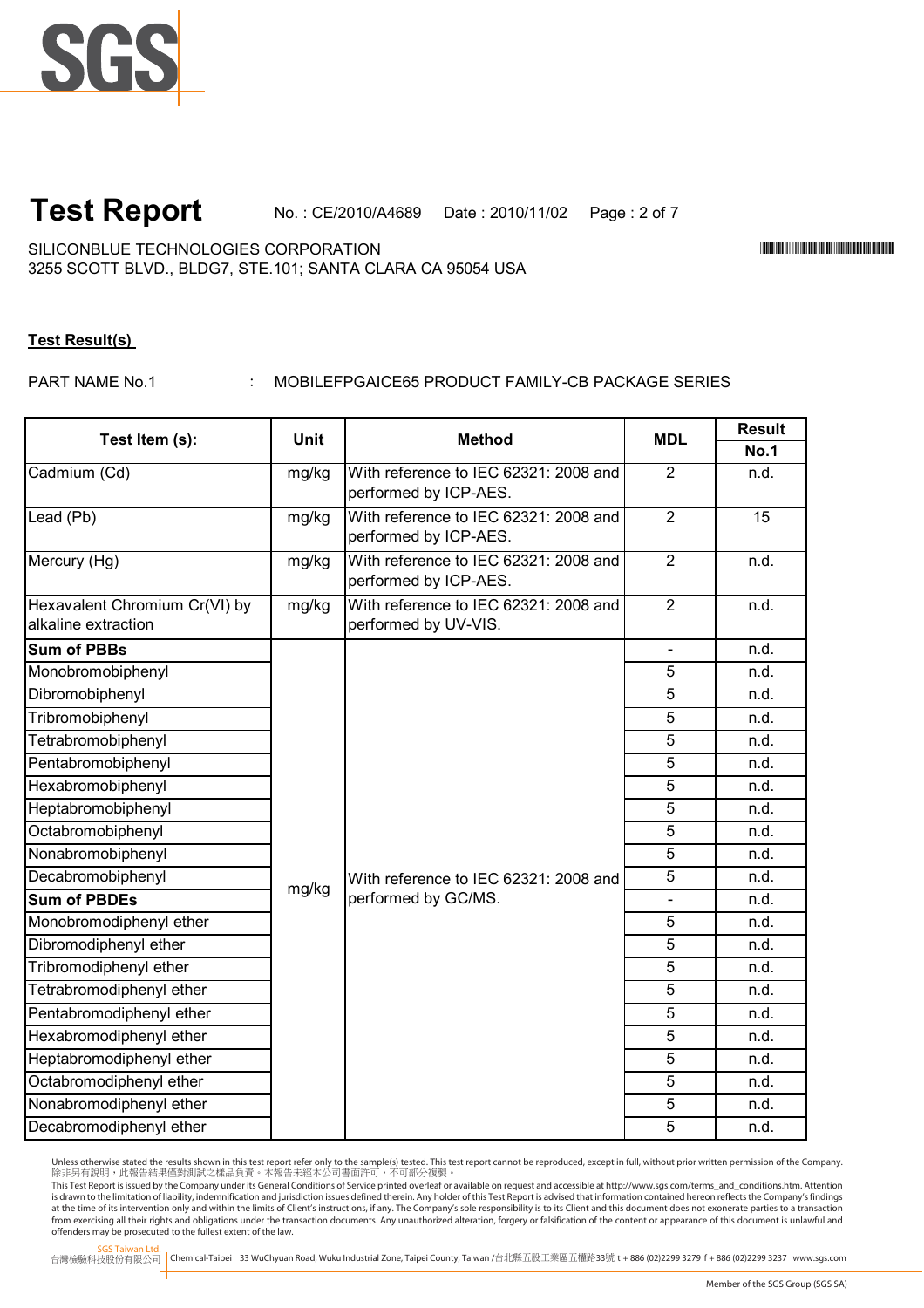## No. : CE/2010/A4689 Date : 2010/11/02 Page : 3 of 7 **Test Report**

3255 SCOTT BLVD., BLDG7, STE.101; SANTA CLARA CA 95054 USA SILICONBLUE TECHNOLOGIES CORPORATION \*CE/2010/A4689\*

**Result No.1** 50 72 50 59 50 n.d. 50 n.d. Halogen-Iodine (I) (CAS No.: 014362-44-8) **Halogen** Halogen-Fluorine (F) (CAS No.: 014762-94-8) **Method MDL** With reference to BS EN 14582:2007. Analysis was performed by IC. **Unit Test Item (s):** Halogen-Chlorine (Cl) (CAS No.: 022537-15-1) mg/kg Halogen-Bromine (Br) (CAS No.: 010097-32-2)

### **Note**:

- 1. mg/kg =  $ppm$ ; 0.1wt% = 1000ppm
- 2. n.d. = Not Detected
- 3. MDL = Method Detection Limit

4. " - " = Not Regulated

Unless otherwise stated the results shown in this test report refer only to the sample(s) tested. This test report cannot be reproduced, except in full, without prior written permission of the Company.<br>除非另有說明,此報告結果僅對測試之樣品

This Test Report is issued by the Company under its General Conditions of Service printed overleaf or available on request and accessible at http://www.sgs.com/terms\_and\_conditions.htm. Attention is drawn to the limitation of liability, indemnification and jurisdiction issues defined therein. Any holder of this Test Report is advised that information contained hereon reflects the Company's findings<br>at the time of i from exercising all their rights and obligations under the transaction documents. Any unauthorized alteration, forgery or falsification of the content or appearance of this document is unlawful and offenders may be prosecuted to the fullest extent of the law.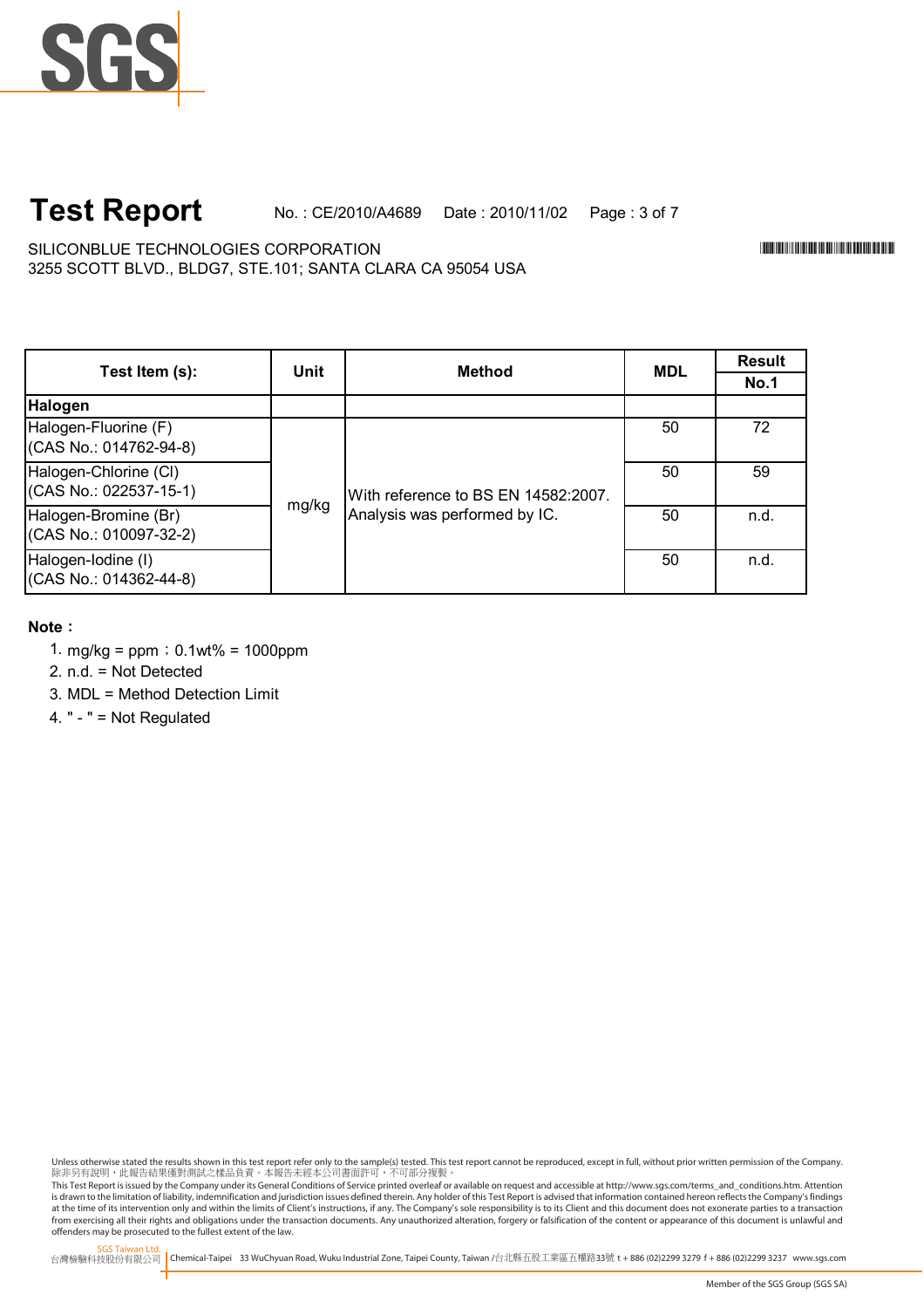

# **Test Report**

No. : CE/2010/A4689 Date : 2010/11/02 Page : 4 of 7

3255 SCOTT BLVD., BLDG7, STE.101; SANTA CLARA CA 95054 USA SILICONBLUE TECHNOLOGIES CORPORATION

- 1) These samples were dissolved totally by pre-conditioning method according to below flow chart.  $(Cr^{6+}$  test method excluded)
- 2) Name of the person who made measurement: Climbgreat Yang
- 3) Name of the person in charge of measurement: Troy Chang



Others **Any acid to total digestion** 

\*CE/2010/A4689\*CE/2010/A4689\*CE/2010

Unless otherwise stated the results shown in this test report refer only to the sample(s) tested. This test report cannot be reproduced, except in full, without prior written permission of the Company.<br>除非另有說明,此報告結果僅對測試之樣品

This Test Report is issued by the Company under its General Conditions of Service printed overleaf or available on request and accessible at http://www.sgs.com/terms\_and\_conditions.htm. Attention is drawn to the limitation of liability, indemnification and jurisdiction issues defined therein. Any holder of this Test Report is advised that information contained hereon reflects the Company's findings at the time of its intervention only and within the limits of Client's instructions, if any. The Company's sole responsibility is to its Client and this document does not exonerate parties to a transaction from exercising all their rights and obligations under the transaction documents. Any unauthorized alteration, forgery or falsification of the content or appearance of this document is unlawful and offenders may be prosecuted to the fullest extent of the law.

SGS Taiwan Ltd. 台灣檢驗科技股份有限公司 Chemical-Taipei 33 WuChyuan Road, Wuku Industrial Zone, Taipei County, Taiwan /台北縣五股工業區五權路33號 **t** +886 (02)2299 3279 **f** + 886 (02)2299 3237 www.sgs.com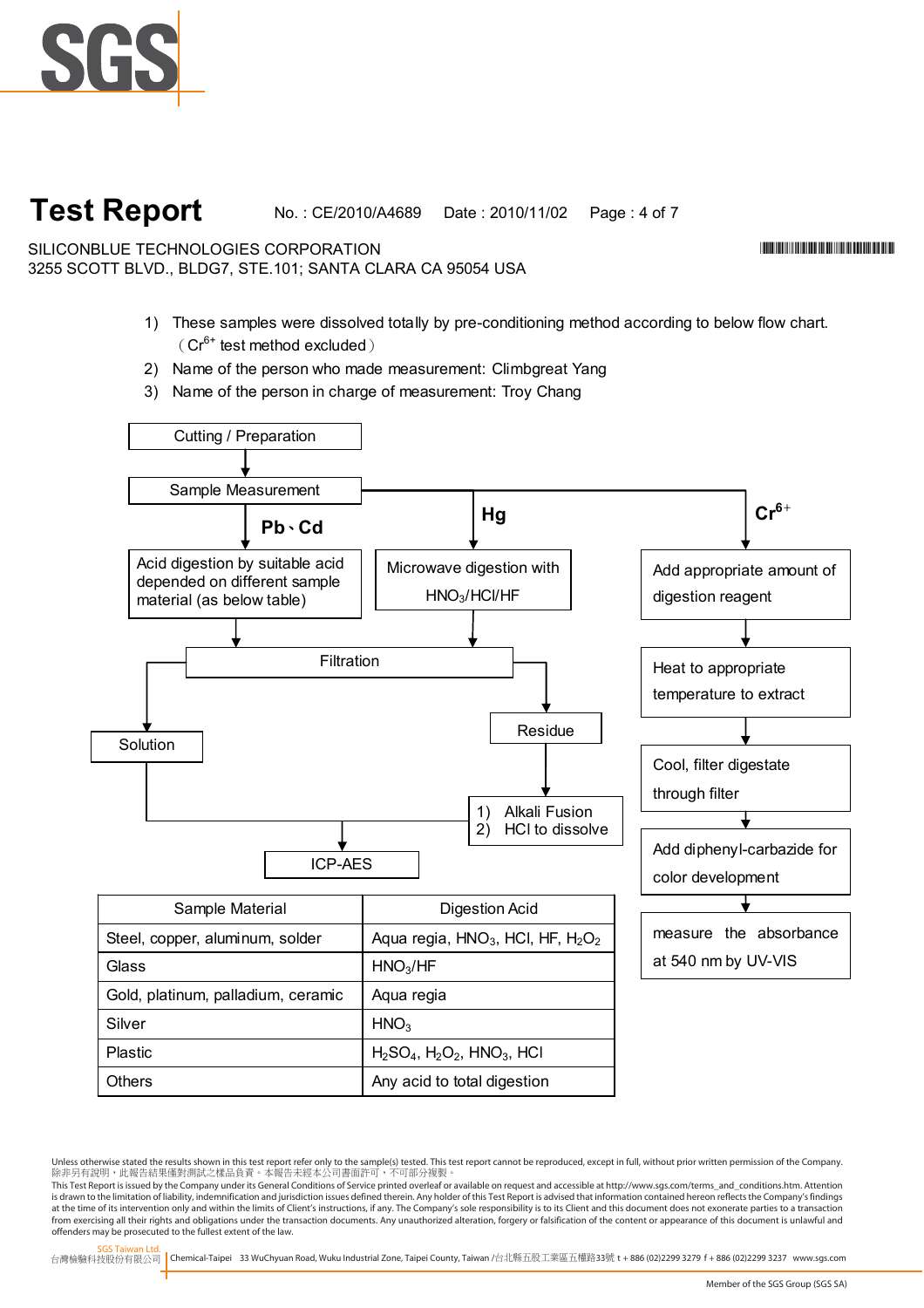

**Test Report** No. : CE/2010/A4689 Date : 2010/11/02 Page : 5 of 7

SILICONBLUE TECHNOLOGIES CORPORATION \*CE/2010/A4689\* 3255 SCOTT BLVD., BLDG7, STE.101; SANTA CLARA CA 95054 USA

# **PBB/PBDE analytical FLOW CHART**

- 1) Name of the person who made measurement: Roman Wong
- 2) Name of the person in charge of measurement: Troy Chang



Unless otherwise stated the results shown in this test report refer only to the sample(s) tested. This test report cannot be reproduced, except in full, without prior written permission of the Company.<br>除非另有說明,此報告結果僅對測試之樣品

This Test Report is issued by the Company under its General Conditions of Service printed overleaf or available on request and accessible at http://www.sgs.com/terms\_and\_conditions.htm. Attention is drawn to the limitation of liability, indemnification and jurisdiction issues defined therein. Any holder of this Test Report is advised that information contained hereon reflects the Company's findings<br>at the time of i from exercising all their rights and obligations under the transaction documents. Any unauthorized alteration, forgery or falsification of the content or appearance of this document is unlawful and offenders may be prosecuted to the fullest extent of the law.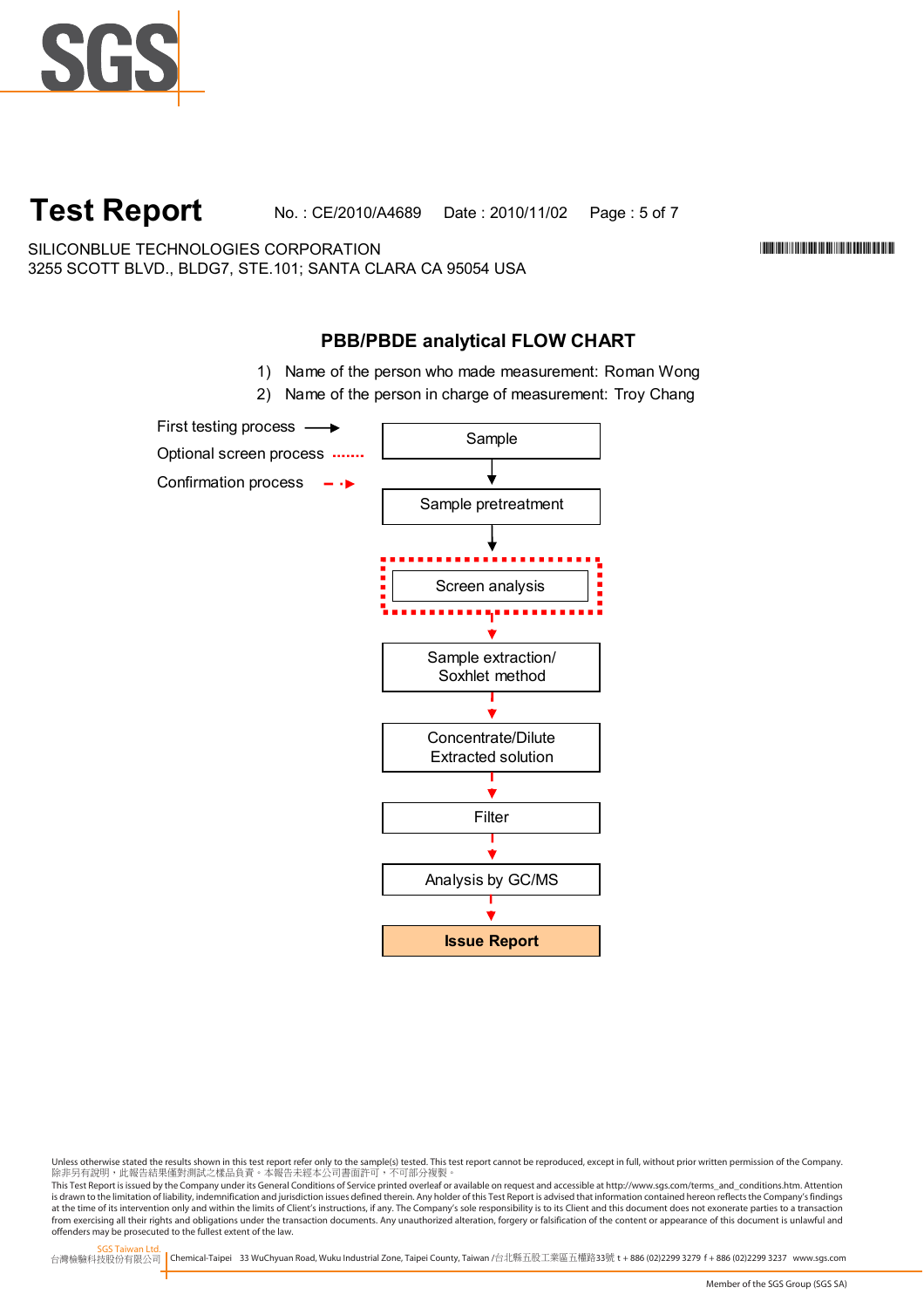

# **Test Report**

No. : CE/2010/A4689 Date : 2010/11/02 Page : 6 of 7

SILICONBLUE TECHNOLOGIES CORPORATION \*CE/2010/A4689\* 3255 SCOTT BLVD., BLDG7, STE.101; SANTA CLARA CA 95054 USA

## **Analytical flow chart of halogen content**

- 1) Name of the person who made measurement: Rita Chen
- 2) Name of the person in charge of measurement: Troy Chang



Unless otherwise stated the results shown in this test report refer only to the sample(s) tested. This test report cannot be reproduced, except in full, without prior written permission of the Company.<br>除非另有說明,此報告結果僅對測試之樣品

This Test Report is issued by the Company under its General Conditions of Service printed overleaf or available on request and accessible at http://www.sgs.com/terms\_and\_conditions.htm. Attention is drawn to the limitation of liability, indemnification and jurisdiction issues defined therein. Any holder of this Test Report is advised that information contained hereon reflects the Company's findings<br>at the time of i from exercising all their rights and obligations under the transaction documents. Any unauthorized alteration, forgery or falsification of the content or appearance of this document is unlawful and offenders may be prosecuted to the fullest extent of the law.